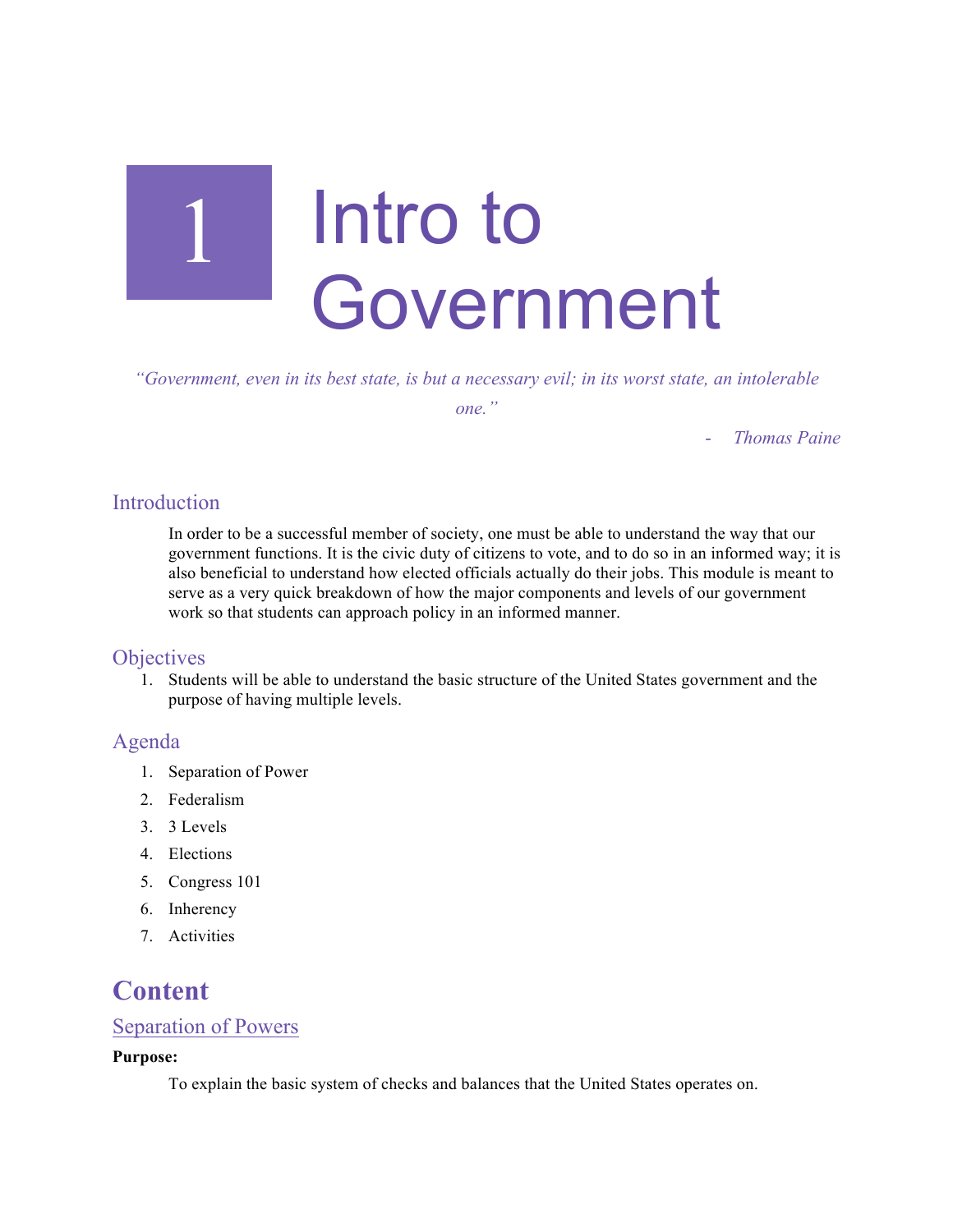#### **Sources:**

1. http://www.ncsl.org/research/about-state-legislatures/separation-of-powers-an-overview.aspx

#### **Lecture Notes:**

- The US government uses checks and balances so one group can't be solely responsible in government. For example, even if a bill passes through the legislative branch, the executive branch (the president) can veto it and send it back to be changed before it is passed into law.
- The 3 branches are the Executive. Legislative, and Judicial branches. Executive is the office of the president and the white house. Legislative is Congress. Judicial is the system of courts. The Executive branch appoints Court justices, but Legislative has to approve them. The legislative branch has the power to impeach the president, who represents the executive branch.

#### **Discussion Questions:**

- 1. In the 1970s, the US went to war with Vietnam without congressional approval, even though congress has to issue any declarations of war. In this situation, the separation of power seemed to not have an effect. Based on this event, does separation of power even really matter?
- 2. Why not just give all power to Congress since members are all elected by smaller portions of the population?
- 3. What is the benefit of the President being able to veto a bill passed by congress? If congress is representative of the peoples' voices, why should 1 person have the power to negate them?

# Federalism

#### **Purpose:**

To explain the federalist system.

#### **Sources:**

1. https://courses.lumenlearning.com/americangovernment/chapter/introduction-3/

#### **Lecture Notes:**

- **Federalism** Federalism is a type of government in which the power is divided between the national government and other governmental units. It contrasts with a unitary government, in which a central authority holds the power, and a confederation, in which states, for example, are clearly dominant.
- Federalism is intended to both safeguard state interests while creating a strong union led by an effective centralized national government. Federalism divides power between multiple vertical layers or levels of government—national, state, county, parish, local, special district–allowing for multiple access points for citizens.
- **Dual federalism** is a political arrangement in which power is divided between the federal and state governments in clearly defined terms
- The Great Depression marked an abrupt end to dual federalism and a dramatic shift to a strong national government.
- Under the Tenth Amendment to the U.S. Constitution, **all powers not granted to the federal government are reserved for the states and the people**. All state governments are modeled after the federal government and consist of three branches: executive, legislative, and judicial.
- In contrast, a **unitary** system involved a highly centralized authority with little power to the people. (This was the rule under the British king).

### **Discussion Questions:**

1. What are the pros and cons of having an extremely centralized or decentralized government in a federal system?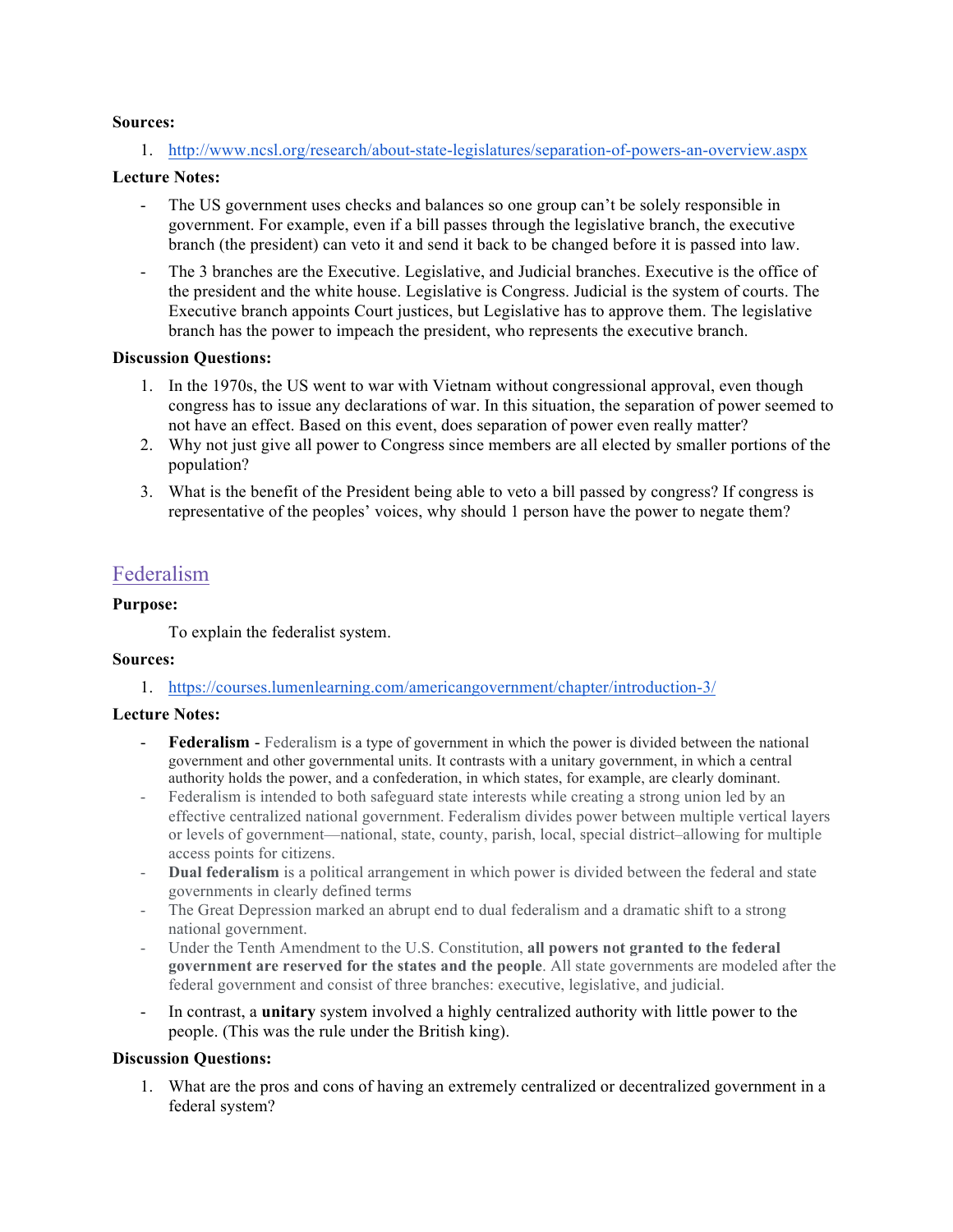2. Nullification is a right for the state to nullify any law from the federal government that they deem unconstitutional. Doesn't this defeat the purpose of federalism?

# 3 Levels

### **Purpose:**

Explain how each level of government functions: local, state, federal

#### **Sources:**

- 1. https://www.whitehouse.gov/about-the-white-house/state-local-government/
- 2. https://www.biblemoneymatters.com/what-factors-have-an-affect-your-property-taxes-and-howmuch-you-pay/

## **Lecture Notes:**

- Local
	- Whereas the federal government and state governments share power in countless ways, a local government must be granted power by the state. In general, mayors, city councils, and other governing bodies, even school boards are directly elected by the people.
	- **Local government** is responsible for a range of vital services for people and businesses in defined areas. Among them are well known functions such as social care, schools, housing and planning and waste collection, but also lesser known ones such as licensing, business support, registrar services and pest control.
	- Property taxes are directly influenced by your local government and are dependent on the needs of the city, township, county, school district, etc.

#### **State**

- Modeled after federal government and has the 3 branches
- **Executive**:
	- governor, elected officials, secretary of state
- **Legislative**:
	- general assembly aka mini congress
	- approves state budgets and taxes
- **Judicial**:
	- state supreme court
	- no trials because it focuses on correcting mistakes of lower level courts
- They plan and pay for most roads, run public schools, provide water, organize police and fire services, establish zoning regulations, license professions, and arrange elections for their citizens.

#### - Federal

- Declares War
- Regulates commerce
- Manage foreign relations
- Oversees Trade
- Creates laws necessary for carrying out these tasks
- Manages Immigration Law

#### **Discussion Questions:**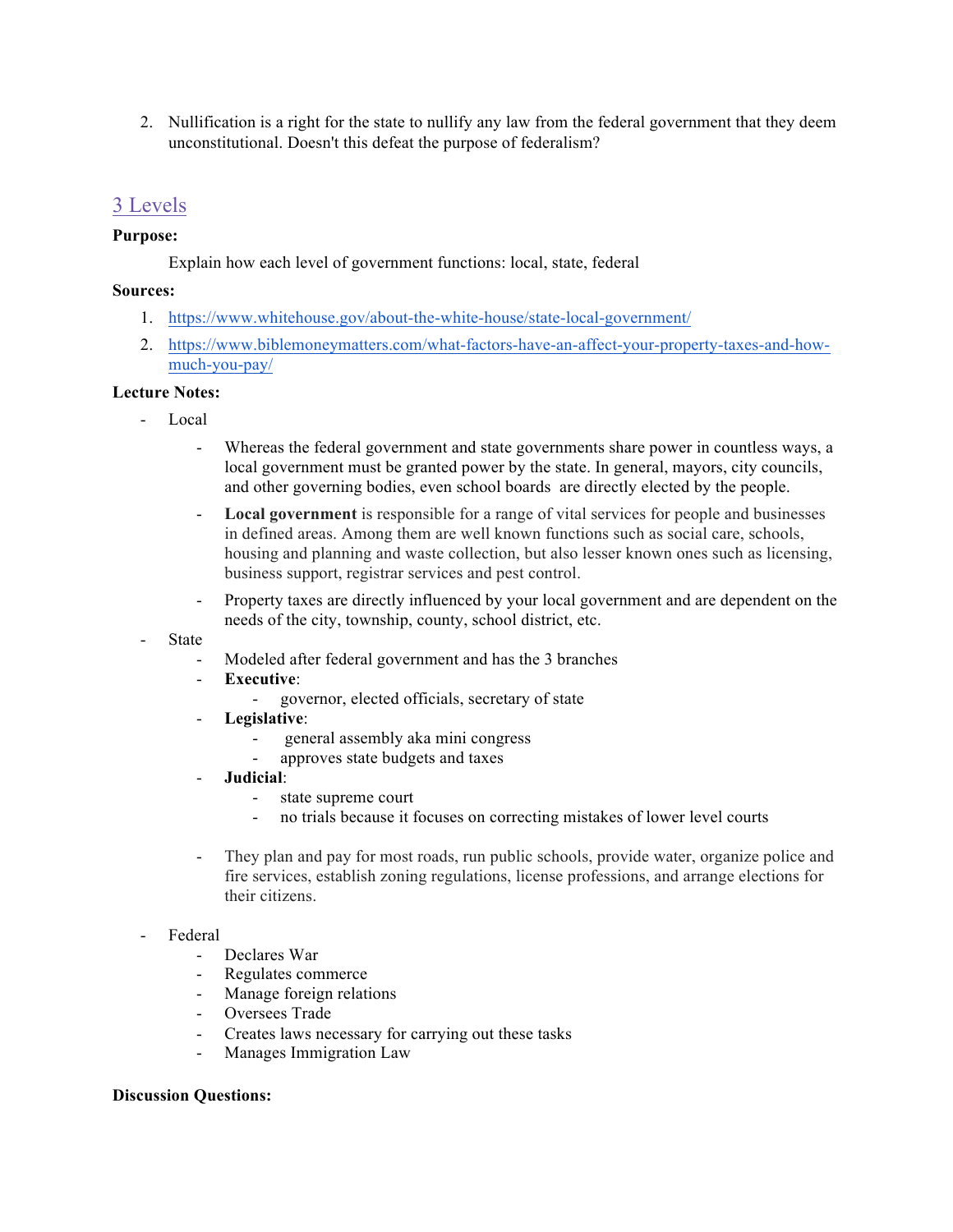1. Do you think it is necessary to have multiple levels of government?

# Elections

## **Purpose:**

To explain different systems of electing officials.

## **Sources:**

- 1. https://www.youtube.com/watch?v=48EZKXweGDo
- 2. https://www.archives.gov/federal-register/electoral-college/about.html

## **Lecture Notes:**

## Electoral College

- The Electoral College is a body of electors established by the United States Constitution, constituted every four years for the sole purpose of electing the president and vice president of the United States.
- Each state's number of electors is equal to the combined total of the state's membership in the Senate and House of Representatives; currently there are 100 senators and 435 representatives.
- Supporters of the Electoral College argue that it is fundamental to American federalism, that it requires candidates to appeal to voters outside large cities, increases the political influence of small states, discourages the excessive growth of political parties and preserves the two-party system, and makes the electoral outcome appear more legitimate than that of a nationwide popular vote
- Opponents of the Electoral College argue that it can result in a person becoming president even though an opponent got more votes, that it causes candidates to focus their campaigning disproportionately in a few "swing states" while ignoring most areas of the country; and that its allocation of Electoral College votes gives citizens in less populated states (e.g. Wyoming) as much as four times the voting power as those in more populous states
- The electoral college has a total of 538 and a presidential candidate needs a majority of 270 to win

# Plurality System

- An electoral process in which the candidate who polls more votes than any other candidate is elected.

# Majority System

- To win, a candidate must receive more votes than all other candidates combined.

#### Proportional Representation

- Characterizes electoral systems in which divisions in an electorate are reflected proportionately in the elected body [1] If n% of the electorate support a particular political party as their favorite, then roughly n% of seats will be won by that party.

#### **Discussion Questions:**

- 1. Do you think money should be involved in elections?
- 2. Is it possible for someone who came from poverty to run for office? Are there innate roadblocks that may prevent them from doing this?

# Congress 101

**Purpose:**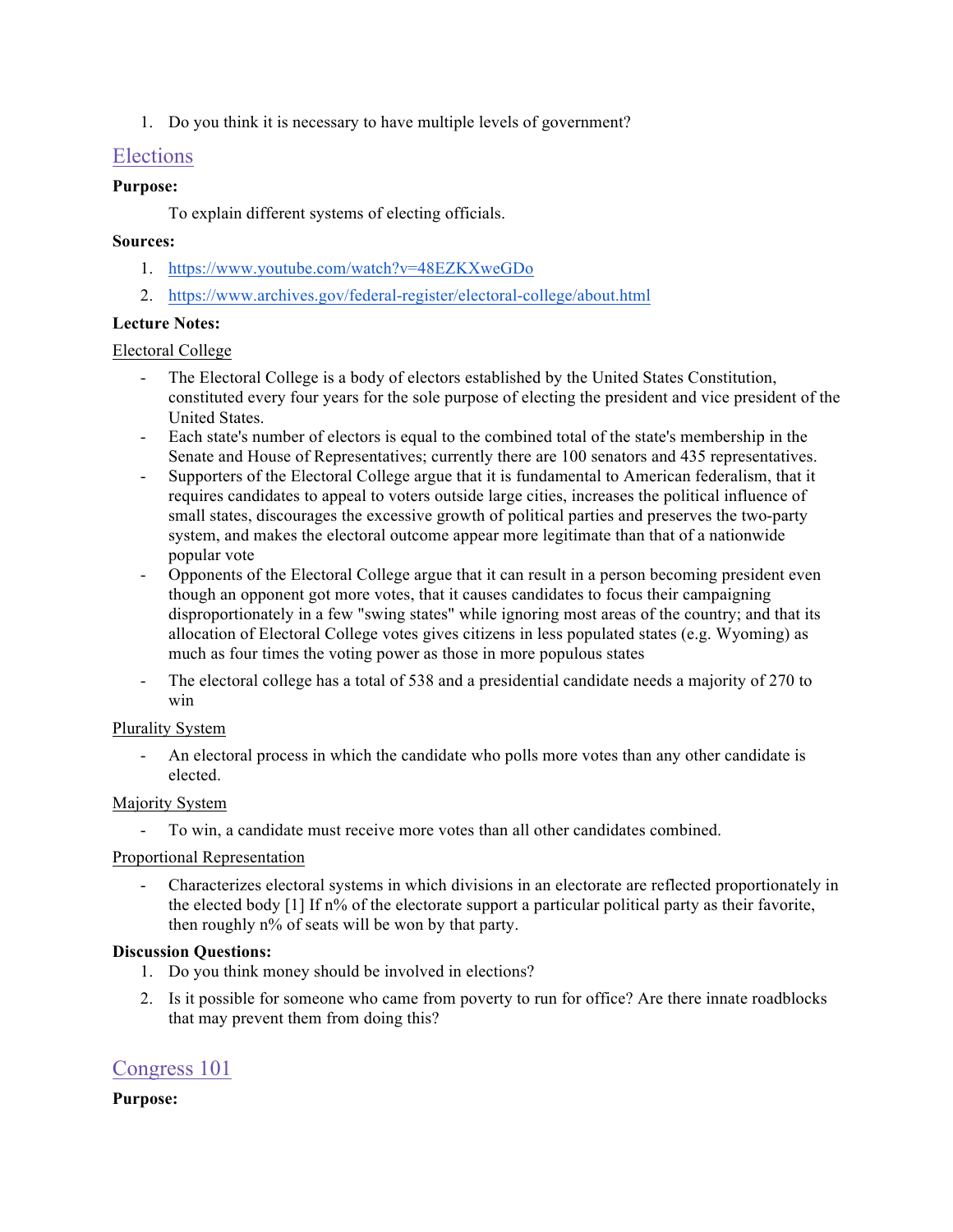Explain how congress is set up and the power it holds.

#### **Sources:**

3. https://www.thebalance.com/u-s-congress-definition-duties-effect-on-economy-3305980

## **Lecture Notes:**

- 2 chambers of Congress, the Senate and the House of Representatives
	- Every state gets 2 senators, but house representatives are proportional by population of a state.
	- Currently there are 100 senators and 435 Representatives
- The House
	- 20 committees that meet on specific areas of policy
	- Commissions serve as advisory bodies for investigative or policy-related issues, or to carry out administrative, interparliamentary, or commemorative tasks. These are usually temporary
	- All members must be at least 25 years old
	- Serve in terms of 2 years
	- Speaker of the House is 3rd in line for White House succession
- The Senate
	- Also works in committees
	- 6 year terms, with rotating election years so that there are new senators every 2 years
	- Must be 30 years old

#### **Discussion Questions:**

- 1. What is the purpose of having both chambers of Congress? Would one be better?
	- a. Senate gives more representation to smaller states and house gives more voice to larger population ones

#### **Inherency**

#### **Purpose:**

To explain reasons why things don't get done.

#### **Sources:**

1. Last year's modules

#### **Lecture Notes:**

Structural Inherency

- A law, rule, or fact of life is the cause of harm that the discussion is focusing on.
- Gap Inherency
	- While the problem and its cause has been recognized, not enough has been done to adequately address it.
	- Advocating for change after acknowledging not enough is being done works to solve the issues presented by gap inherency.
- Attitudinal Inherency
	- The barrier to people solving the problem exists within their attitudes: their perception towards the problem is what is causing the problem to exist
	- Public perception plays a major part in change(s) made in government. Activists can utilize this by influencing attitudes that might be creating problems inhibiting solutions from being produced and put into effect.

#### **Discussion Questions:**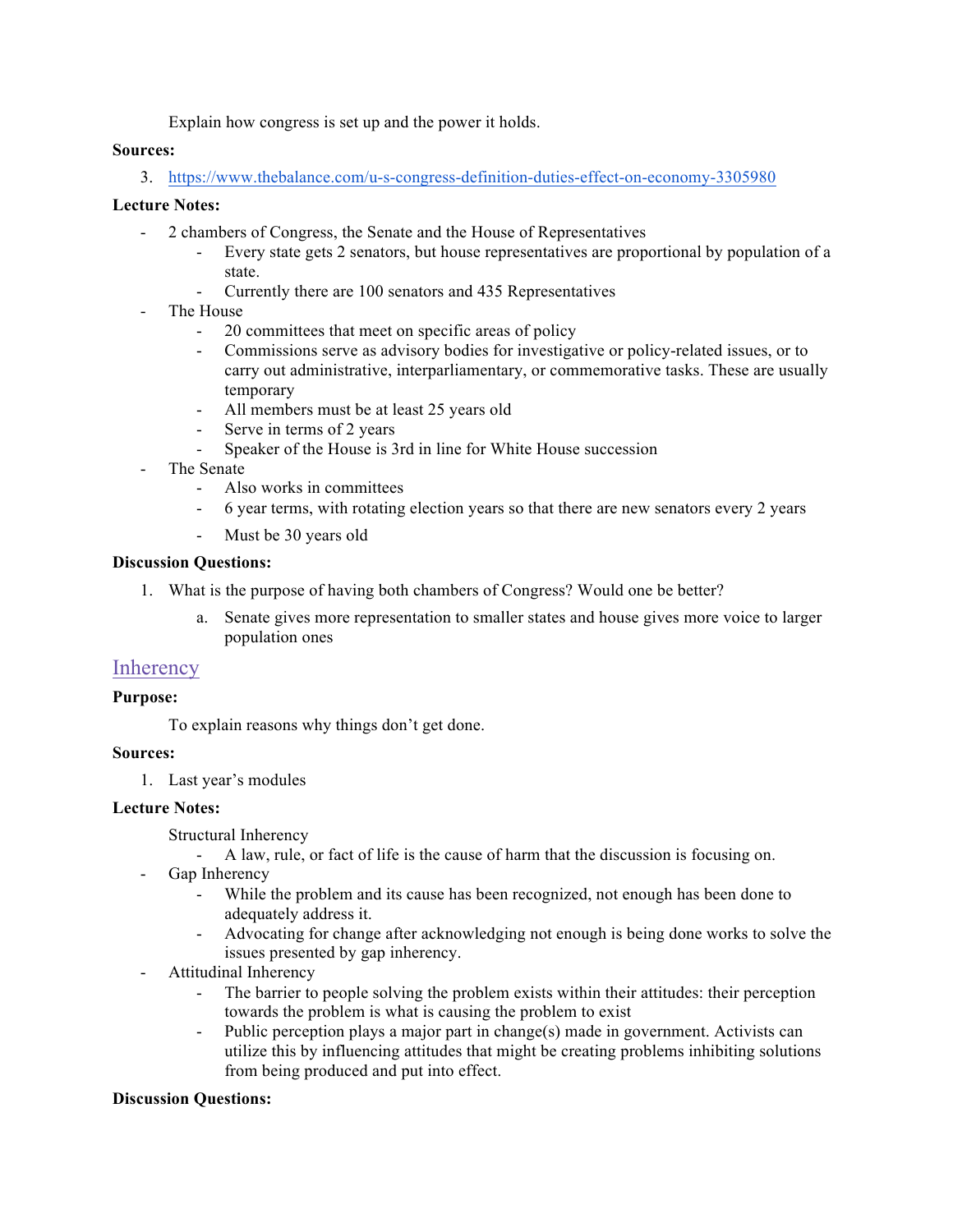- What are the effects of inherency on policy and our views of politics? (i.e. There are lots of petitions online but nothing seems to come of them. Does this affect our view of our voice or representation?)

# **Activities**

# Inherency Discussion

### **Purpose:**

Students will debate their opinions on Inherency.

# **Materials:** None

**Directions:** Ask students "**Why do you think things don't get done in society / government?"**  and pitch ideas to direct conversation and debate.

## **Facilitator Notes:**

- Encourage the students to think about multiple factors such as media, polarization, politicians, social constructs
- Facilitate conversation and moderate but do not restrict the students as these are topics critical to understanding their opinions on politics and society.

## **Discussion Questions:**

- 1. Why don't things get done in society and government?
- 2. Do you think protests/marches are effective? Petitions and fundraisers?
- 3. What effect does polarization play in inherency?
- 4. What effect does the media have on inherency? Is media activism beneficial or detrimental to inherency?
- 5. How has inherency desensitized society?

# Election Formulator (15 minutes) \*optional\*

# **Purpose:**

To let students come up with the most effective method of elections.

# **Materials:**

# Groups

# **Directions:**

Place students into 2 groups. Tell them that there was an attack on their government and they are all the people that are left, and they have to decide who's gonna be the next person in charge. Give them some time to figure out how they're going to decide, then make them actually choose. The leaders of the groups then have to give a speech to explain why they are a legitimately chosen leader (i.e. why they deserve the position). Virtual learning notes: Shorten the time to not lose engagement. Place the two groups into separate breakout rooms.

#### **Discussion:**

- 1. Was the leader chosen based on their skills/action plans? Or their traits?
- 2. Should the population be trusted with choosing a single leader? (tie to electoral college)

# Drawing Political Lines (10 minutes) \*optional\*

#### **Note:**

This activity is hard to do online. It can be done using annotations and whiteboards but